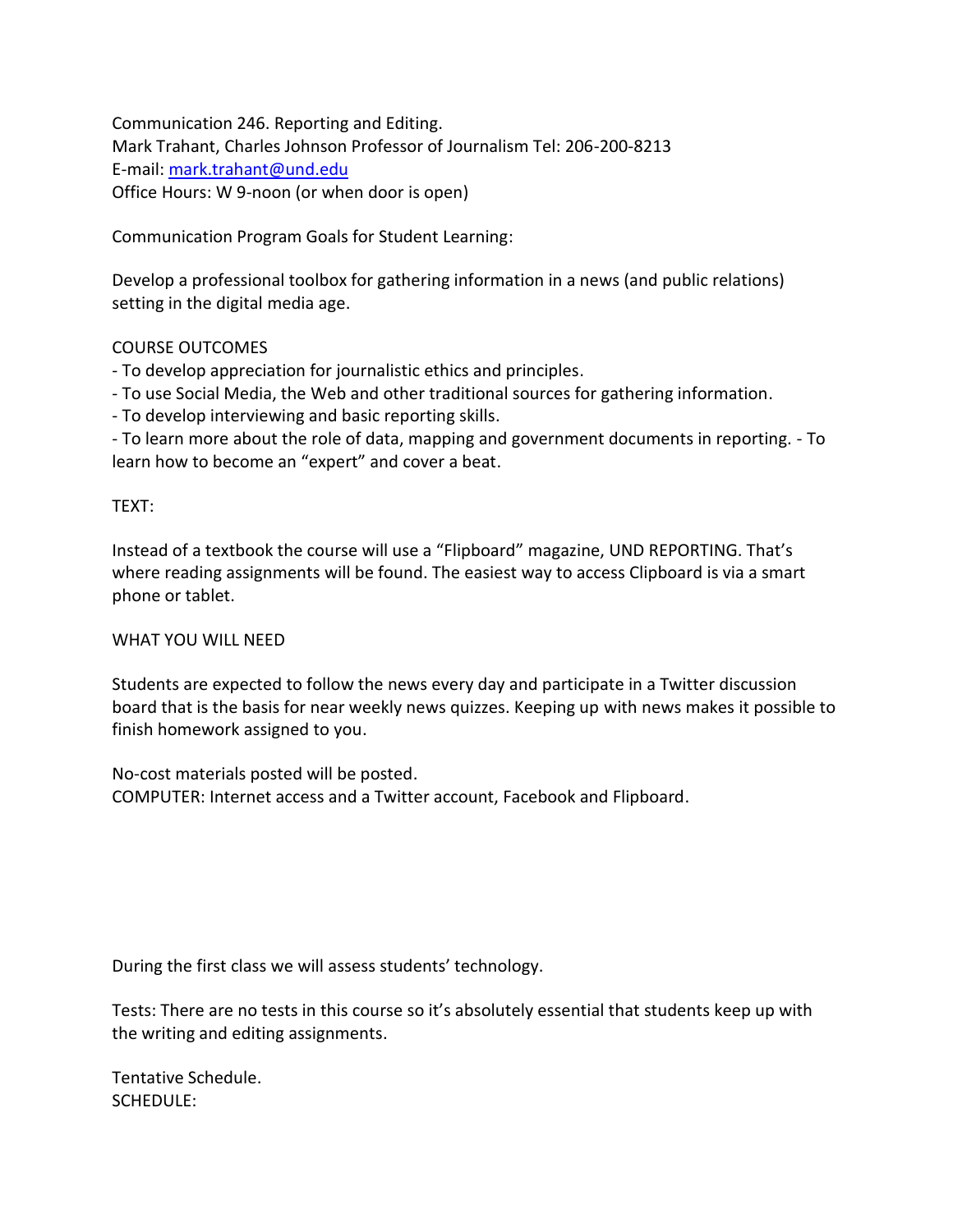Because this is a journalism class, schedule will change based on news events.

Every class will begin with a "news check." A conversation about what's going on and how that story might be approached. Students will send tweets, at least one with a link, reflecting on a story or a post of a story idea. Hashtag must be used for credit: #UNDREPORTING

Week 1 and 2

Intro to class Mark Trahant biography, career.

Media landscape Trends in journalism.

What do we read? How do we read? Exploring the types of journalism sources. Why "reporting" is different than other nonfiction. The elements of a good news story.

No class on Sept. 7

Week 3

Who is Tim Pool? Digital first. What does that mean? Building a strategy for information gathering, dissemination of news accounts. What is disruption?

Breaking down a news story, media, social media, versus the Truth.

No class on Sept. 14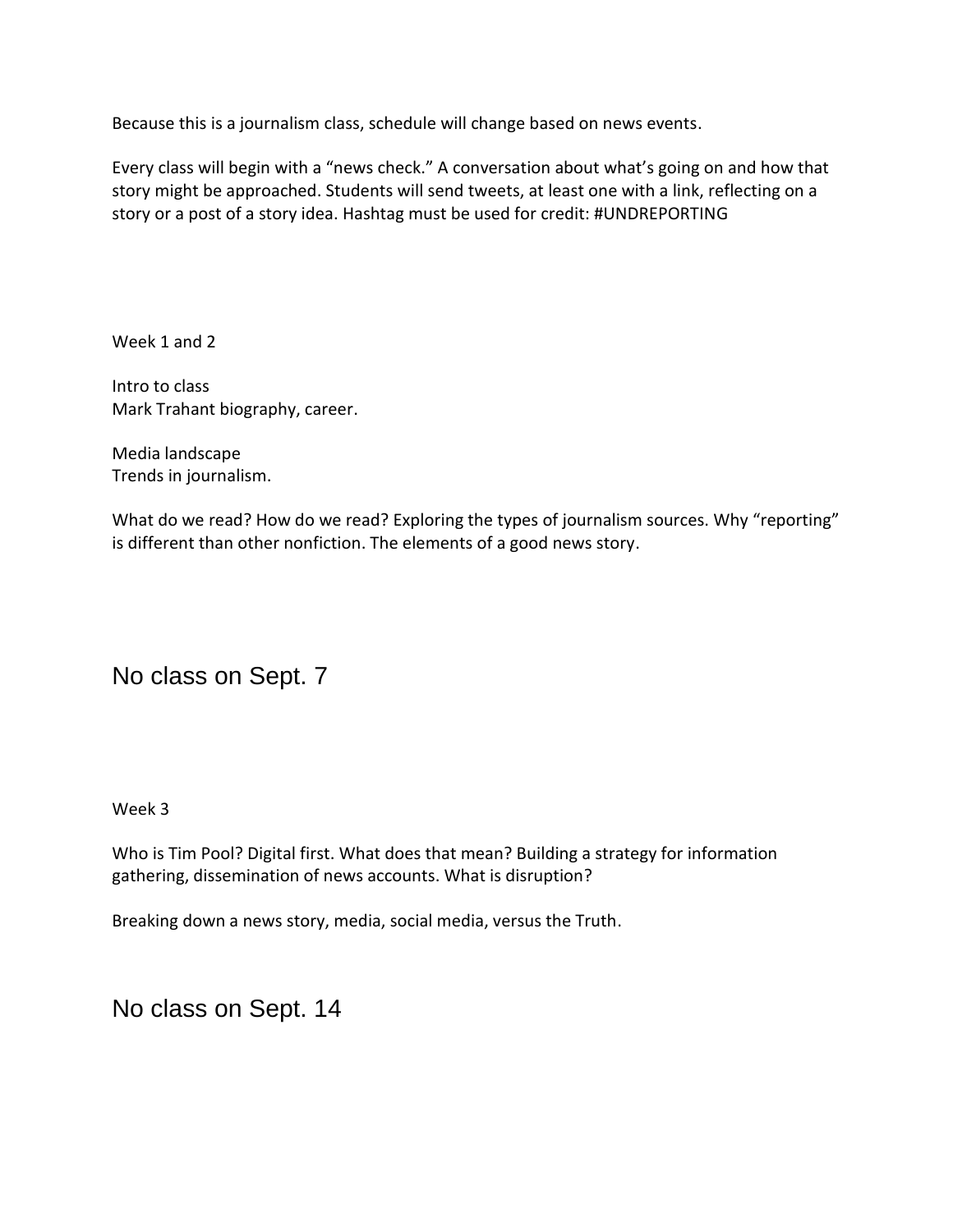Week 4

Week 5

Week 6

The heart of information gathering: The Interview

Journalism's test: Verify. Theory of countervailing forces; multiple sources. Building a database for your reporting

Mapping a story (1) Mapping a story (2)

No class on Oct. 5

Week 7

Week 8

Week 9

Demographics. Matching numbers to your reporting and narrative. Exploring data. Finding stories in the numbers. Correlation.

Pursuing records, scraping data. Developing a beat, become the expert on a subject matter.

Structuring a beat, becoming an expert. The news is funny. From ancient Rome to the John Oliver's Last Week Tonight.

Week 10

Week 11

Week 12

Week 13